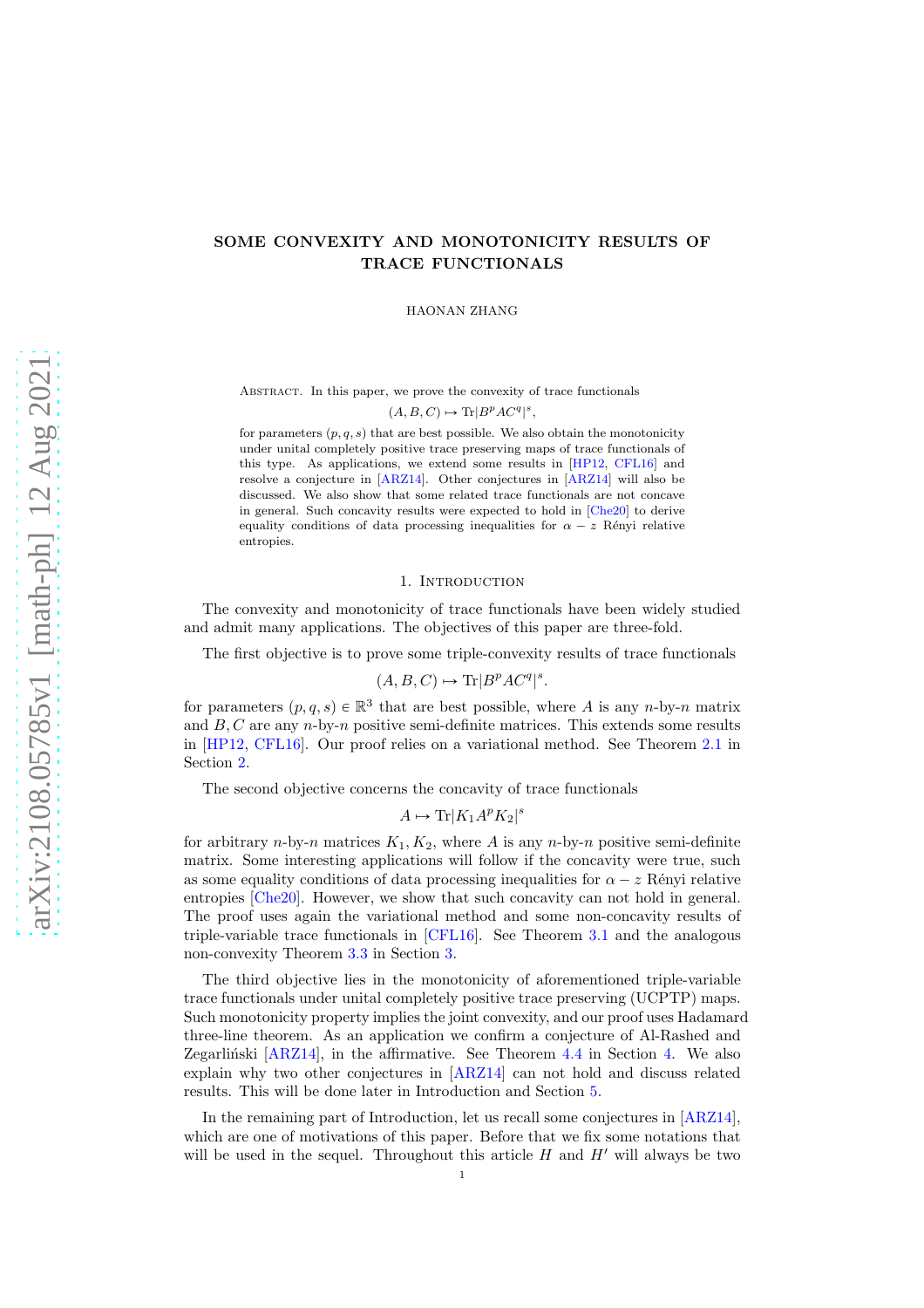complex Hilbert spaces. Denote by  $B(H)$  the family of all linear operators over H and  $B(H)_{\times}$  the subset of invertible elements in  $B(H)$ . Let  $B(H)_{+}$  be the family of positive operators of H, i.e.  $A \in B(H)_+$  if  $A = B^*B$  for some  $B \in B(H)$ . We denote by  $B(H)_{++}$  the subset of all invertible elements in  $B(H)_+$ . We choose 1 to denote the identity operator. We use the usual trace Tr over  $B(H)$  and  $\langle A, B \rangle := \text{Tr}(AB^*)$  will denote the Hilbert–Schmidt inner product. For any  $p > 0$ , we write  $||A||_p := (\text{Tr}|A|^p)^{1/p}$  and denote by  $\mathcal{S}_p$  the p-th Schatten class. We use  $||A||$ to denote the operator norm.

For any  $\alpha, \beta \in \mathbb{R}, 1 \leq p < \infty$ , and any  $P \in B(H)_{++}$ , we define

$$
\Lambda_{\alpha,\beta,p}(P,X):=\|P^{\frac{\alpha}{p}}XP^{\frac{\beta}{p}}\|_p^p=\textup{Tr}|P^{\frac{\alpha}{p}}XP^{\frac{\beta}{p}}|^p,\ \ X\in B(H).
$$

In [\[ARZ14,](#page-12-2) Conjectuer I] Al-Rashed and Zegarlinski conjectured that

<span id="page-1-1"></span>**Conjecture 1.** Suppose  $\alpha + \beta = -1$  and  $\alpha \in [-1, 0]$ . Let  $2 \leq p < \infty$ . Then for any Hilbert space H, for any  $P \in B(H)_{++}$ ,  $X \in B(H)$ , and for any UCPTP map  $\phi$ over  $B(H)$ , we have

$$
\Lambda_{\alpha,\beta,p}(\phi(P),\phi(X)) \leq \Lambda_{\alpha,\beta,p}(P,X).
$$

They also conjectured [\[ARZ14,](#page-12-2) Conjecture II] that the above holds for  $p \in [1, 2)$ :

<span id="page-1-0"></span>**Conjecture 2.** Suppose  $\alpha + \beta = -1$  and  $\alpha \in [-1, 0]$ . Let  $p \in [1, 2)$ . Then for any Hilbert space H, for any  $P \in B(H)_{++}$ ,  $X \in B(H)$ , and for any UCPTP map  $\phi$  over  $B(H)$ , we have

$$
\Lambda_{\alpha,\beta,p}(\phi(P),\phi(X)) \leq \Lambda_{\alpha,\beta,p}(P,X).
$$

In fact, the original conjectures [\[ARZ14,](#page-12-2) Conjecture I & II] were stated for completely positive trace preserving (CPTP) maps, and the unital condition was accidentally missed. To see the necessity of the unital assumption, let H be a Hilbert space and put  $H' = H \otimes \mathbb{C}^2$ . Consider the partial trace  $\phi = \text{Tr}_2$  over  $\mathbb{C}^2$ , which is CPTP over  $B(H')$ . Then for

$$
X' = \begin{pmatrix} X & 0 \\ 0 & X \end{pmatrix} \text{ and } P' = \begin{pmatrix} P & 0 \\ 0 & P \end{pmatrix},
$$

we have  $\phi(X') = 2X$  and  $\phi(P') = 2P$ . Then

$$
\Lambda_{\alpha,\beta,p}(\phi(P'),\phi(X')) = 2^{(\alpha+\beta+p)}\Lambda_{\alpha,\beta,p}(P,X).
$$

Since  $\alpha + \beta = -1$ , the monotonicity under CPTP map  $\phi$  holds only if  $2^{\alpha+\beta+p}$  $2^{p-1} \leq 1$ . This is impossible either for  $p \geq 2$  or  $p \in (1, 2)$ , so both Conjecture I and II in  $[ARZ14]$  fail (this does not exclude the case  $p = 1$  in Conjecture II, but we will explain later that even the weaker Conjecture [2](#page-1-0) is false). Therefore, we consider Conjectures [1](#page-1-1) and [2](#page-1-0) in the sequel.

In  $[ARZ14, Theorem 2.1],$  Al-Rashed and Zegarlinski proved that Conjecture I in [\[ARZ14\]](#page-12-2) holds for all  $p = 2<sup>n</sup>$ ,  $n \ge 1$  using a clever induction argument. In their proof the key inequality [\[ARZ14,](#page-12-2) (M.1)]

$$
\phi(P)^{-\alpha} \leq \phi(P^{\alpha})^{-1}, \quad \alpha \in (0,1)
$$

does not hold for general CPTP map (for example the above partial trace  $\phi$ ); it holds when  $\phi$  is furthermore unital. In fact, (M.1) follows from the operator monotonicity of  $x \mapsto x^{-1}$  and

<span id="page-1-2"></span>
$$
\phi(P^{\alpha}) \leq \phi(P)^{\alpha}, \quad \alpha \in (0, 1). \tag{1.1}
$$

One can deduce [\(1.1\)](#page-1-2) for UCPTP  $\phi$  from Jensen's operator inequality [\[HP03\]](#page-12-4). Indeed, here we only need the positivity (instead of complete positivity) of  $\phi$ , since we can reduce the problem to the unital  $C^*$ -algebra generated by P that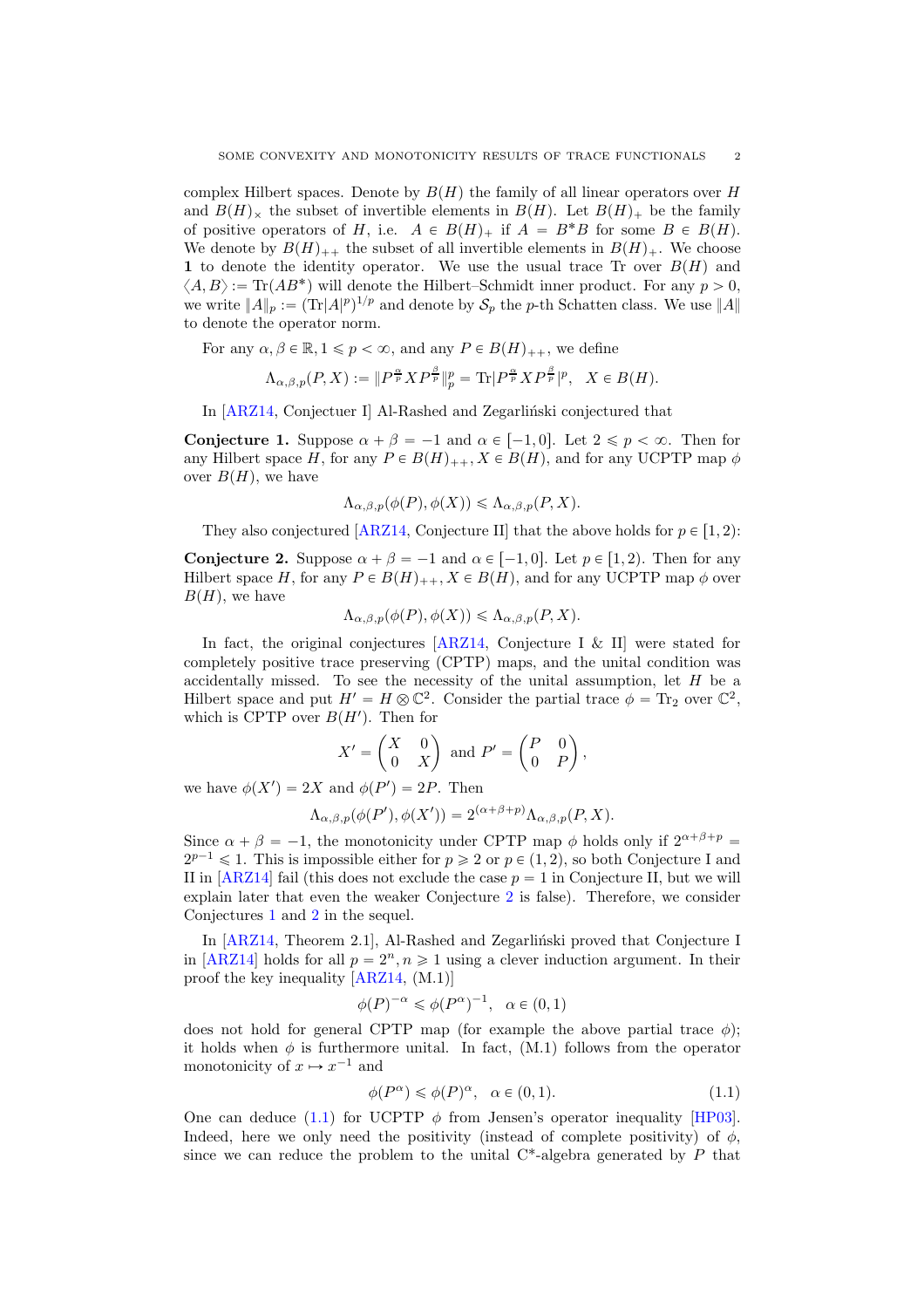is commutative. So Al-Rashed and Zegarliński actually confirmed Conjecture  $1$  for  $p = 2^n, n \geq 1.$ 

Compared with the Conjecture II in [\[ARZ14\]](#page-12-2), here we exclude the endpoint case  $p = 2$  that is contained in Conjecture [1.](#page-1-1) We will see that Conjecture [1](#page-1-1) holds, while Conjecture [2](#page-1-0) fails. This minor change will make the statements simpler.

Now let us explain why Conjecture [2](#page-1-0) can not hold. This is because the monotonicity under UCPTP maps implies the joint convexity of  $\Lambda_{\alpha,\beta,p}$ , which is not true even for scalars. A direct computation shows that the function  $\Lambda_{\alpha,\beta,p}(x,y) = x^p y^{-1}$ is jointly convex over  $(0, \infty) \times (0, \infty)$  only if  $p(p - 2) \geq 0$ . This is impossible for  $p \in [1, 2)$  $p \in [1, 2)$  $p \in [1, 2)$ . So Conjecture 2 fails.

To see that the monotonicity implies the joint convexity, let us fix a Hilbert space H and put  $H' = H \otimes \mathbb{C}^2$ . Then the map

$$
\phi\begin{pmatrix} A & C \\ D & B \end{pmatrix} := \frac{1}{2} \begin{pmatrix} A+B & C+D \\ C+D & A+B \end{pmatrix} = \frac{1}{2} \begin{pmatrix} A & C \\ D & B \end{pmatrix} + \frac{1}{2} \begin{pmatrix} 0 & 1 \\ 1 & 0 \end{pmatrix} \begin{pmatrix} A & C \\ D & B \end{pmatrix} \begin{pmatrix} 0 & 1 \\ 1 & 0 \end{pmatrix}
$$

is UCPTP map over  $B(H')$ . For any  $X_j, P_j \in B(H)_{++}, j = 1, 2$ , put

$$
X := \begin{pmatrix} X_1 \\ & X_2 \end{pmatrix} \text{ and } P := \begin{pmatrix} P_1 \\ & P_2 \end{pmatrix}.
$$

Suppose that Conjecture [2](#page-1-0) holds for all UCPTP maps, in particular for this  $\phi$ . Then we have the mid-point convexity:

$$
\Lambda_{\alpha,\beta,p}\left(\frac{P_1+P_2}{2},\frac{X_1+X_2}{2}\right) \leq \frac{1}{2}\left(\Lambda_{\alpha,\beta,p}\left(P_1,X_1\right)+\Lambda_{\alpha,\beta,p}\left(P_2,X_2\right)\right).
$$

By continuity, we know that this implies the usual joint convexity of  $\Lambda_{\alpha,\beta,p}$ .

We will also discuss another conjecture in [\[ARZ14\]](#page-12-2). To any (invertible) density operator  $P \in B(H)$ , we associate a (noncommutative Luxembourg) norm  $\|\cdot\|_P$ . Then [\[ARZ14,](#page-12-2) Conjecture IV] concerns the monotonicity of

$$
\langle A, B \rangle_{D,P} := \partial_s \partial_t |_{s=t=0} \| D + sA + tB \|_P^2
$$

under CPTP maps, where the norm is chosen to be  $||X||_P := \Lambda_{\alpha,\beta,p}(P,X)^{1/p}$ . Let us consider here only a special case  $P = 1$ :

<span id="page-2-0"></span>**Conjecture 3.** For  $1 < p < \infty$ , the quadratic form defined by

<span id="page-2-1"></span>
$$
\langle A, B \rangle_D := \partial_s \partial_t |_{s=t=0} \| D + sA + tB \|_p^2 \tag{1.2}
$$

is monotone: for all  $A, B, D \in B(H)$  and for all CPTP maps  $\phi$  over  $B(H)$ ,

$$
\langle \phi(A), \phi(A) \rangle_{\phi(D)} \leq \langle A, A \rangle_D.
$$

By the work of Morozova–Chentsov [\[MC89\]](#page-12-5) and Petz [\[Pet96\]](#page-13-0) on the monotone metrics, Conjecture [3](#page-2-0) can not hold. However, a similar problem has a positive answer: if we replace the power 2  $(1.2)$  with p, then we have the monotonicity under UCPTP maps for certain  $p$  (we need  $\phi$  to be unital because of homogeneity). Further discussions of monotonicity for more general trace functionals suggest connections to operator log-convexity studied by Ando and Hiai [\[AH11\]](#page-12-6). See Section [5](#page-9-1) for details.

Acknowledgments. I am grateful to Boguslaw Zegarliński for bringing [\[ARZ14\]](#page-12-2) to my attention and for helpful communication. I also want to thank Paata Ivanisvili for drawing [\[Sch95\]](#page-13-1) to my attention and for useful correspondence. This work is supported by the European Union's Horizon 2020 research and innovation programme under the Marie Sk lodowska-Curie grant agreement No. 754411.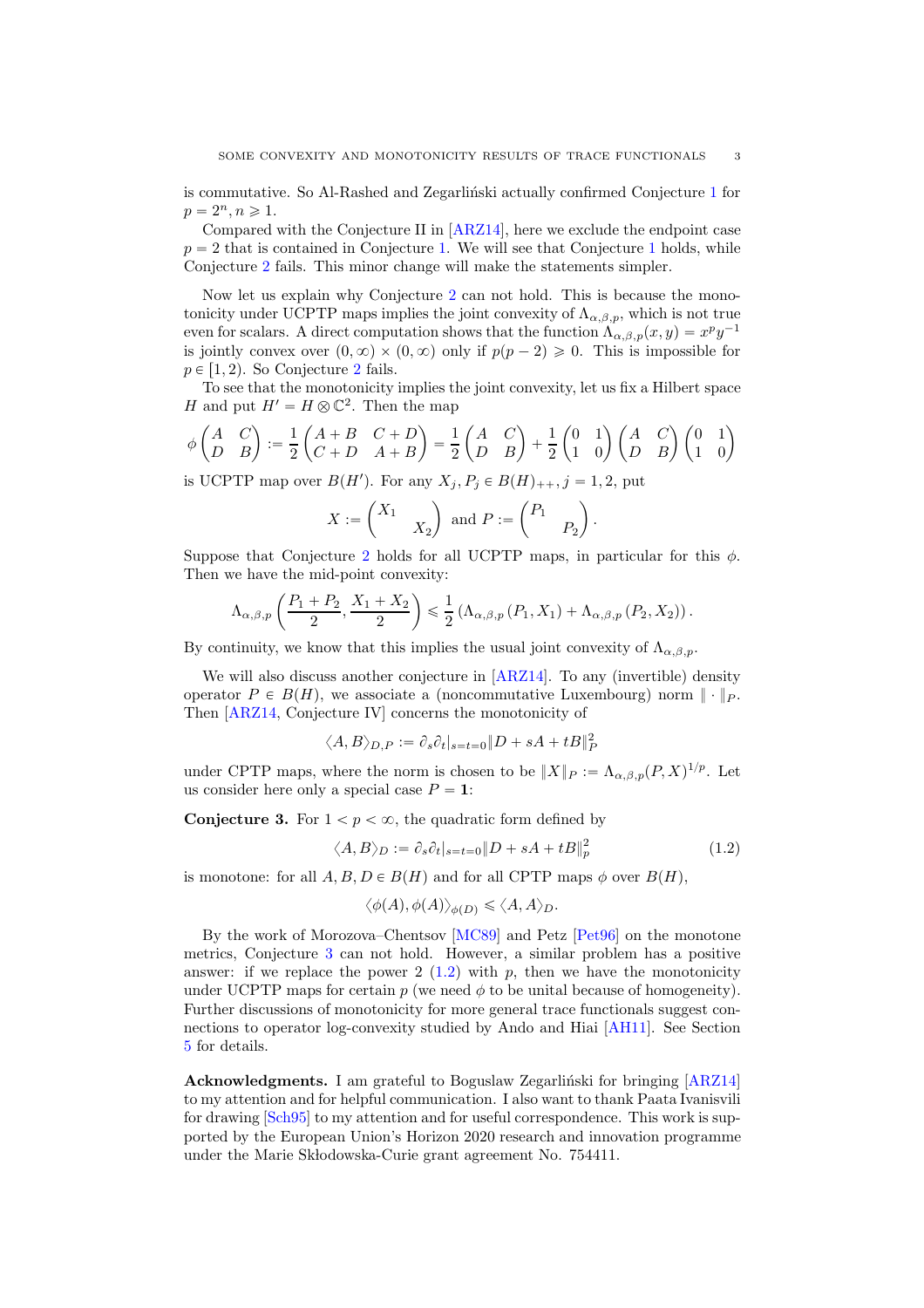# 2. Convexity results

<span id="page-3-1"></span>We consider matrices here, i.e. dim  $H < \infty$ . Moreover, we consider only invertible matrices. This will not cause any problems, though the set of invertible matrices is not convex. For example, suppose that we aim to study the convexity of some continuous function  $f : B(H) \to \mathbb{R}: f(\lambda A + \mu B) \leq \lambda f(A) + \mu f(B)$ , for any  $\lambda, \mu \in (0, 1)$ such that  $\lambda + \mu = 1$ , and any  $A, B \in B(H)$ . Then it suffices to consider the convexity of f over non-convex set  $B(H)_{\times}$ :  $f(\lambda A+\mu B)\leq \lambda f(A)+\mu f(B)$ , for any  $\lambda, \mu \in (0, 1)$ such that  $\lambda + \mu = 1$ , and any  $A, B \in B(H)_{\times}$  such that  $\lambda A + \mu B \in B(H)_{\times}$ . In fact, any  $X \in B(H)$  can be approximated by  $X_{\epsilon} := X + \epsilon \mathbf{1}$  that lies in  $B(H)_{\times}$  for  $\epsilon > 0$ small enough. So for  $\epsilon > 0$  small enough, we have  $A_{\epsilon}, B_{\epsilon}, (\lambda A + \mu B)_{\epsilon} = \lambda A_{\epsilon} + \mu B_{\epsilon} \in$  $B(H)_{\times}$  and thus  $f(\lambda A_{\epsilon} + \mu B_{\epsilon}) \leq \lambda f(A_{\epsilon}) + \mu f(B_{\epsilon}).$  Letting  $\epsilon \to 0^+$ , we obtain the convexity of f over  $B(H)$ .

The main result of this section is the following

<span id="page-3-0"></span>**Theorem 2.1.** Fix  $K_1, K_2 \in B(H)$  and any finite-dimensional Hilbert space H. For any  $0 < p, q \leq 1/2$  such that  $p + q < 1$ , and  $s \geq 1/(1 - p - q)$ , the functional

 $\Psi_{p,q,s}(A, B, C) := \text{Tr}|B^{-p}K_1AK_2C^{-q}|^s, \ \ A \in B(H), B, C \in B(H)_{++}$ 

is jointly convex in  $(A, B, C)$ .

Proof. In view of the above discussion, we may consider the convexity over nonconvex set  $B(H)_{\times} \times B(H)_{++} \times B(H)_{++}$ . By approximation, we may also assume that  $K_1, K_2 \in B(H)_{\times}$ . Then the proof is based on the following variational formula:

<span id="page-3-2"></span>
$$
\begin{split} &\text{Tr}|B^{-p}K_1AK_2C^{-q}|^s\\ &=\max_{X,Y\in B(H)_\times}\left\{\frac{s}{r}\text{Tr}|XK_1AK_2Y|^r - sp\text{Tr}|XB^p|^{1/p} - sq\text{Tr}|C^qY|^{1/q}\right\},\end{split} \tag{2.1}
$$

where  $r^{-1} = p + q + s^{-1}$ . Let us first finish the proof, provided that we have [\(2.1\)](#page-3-2). It is easy to see that the joint convexity of  $\Psi_{p,q,s}$  will follow from the convexity of

$$
\Psi_1(A) := \text{Tr}[XK_1AK_2Y]^r, \quad A \in B(H)_\times,
$$

for any  $K_1, K_2, X, Y \in B(H)_\times$ , and the concavity of

 $\Psi_2(B) := {\rm Tr}|X B^p|^{1/p}, \ \ B \in B(H)_{++}$ 

and

$$
\Psi_3(C) := \text{Tr}|C^qY|^{1/q}, \ C \in B(H)_{++},
$$

for any  $X, Y \in B(H)_{\times}$ . Indeed, this is a consequence of [\(2.1\)](#page-3-2) and the fact that convexity is stable under taking maximum (see [\[Zha20,](#page-13-2) Lemma 3.2] for a proof).

By assumption,  $r = (p + q + s^{-1})^{-1} \geq 1$ . So  $||XK_1 \cdot K_2Y||_r$  is convex, by Minkowski inequality. Thus  $\Psi_1$ , as the composition of scalar convex function  $x^r, r \geq 0$ 1 and  $||XK_1 \cdot K_2Y||_r$ , is also convex. Since  $0 < p, q \leq 1/2$ , the functionals

$$
\Psi_2(B) = \text{Tr}(XB^{2p}X^*)^{1/(2p)}
$$
 and  $\Psi_3(C) := \text{Tr}(Y^*C^{2q}Y)^{1/(2q)}$ 

are both concave for any  $X, Y \in B(H)_{\times}$ . This is due to a result of Epstein [\[Eps73\]](#page-12-7). See [\[CFL18,](#page-12-8) [Zha20\]](#page-13-2) for further discussions.

Now it remains to prove the variational formula [\(2.1\)](#page-3-2), which was already essentially obtained in [\[Zha20,](#page-13-2) Remark 3.8]. We recall the proof here for the reader's convenience. For any  $r_j > 0, j = 0, 1, 2, 3$  such that  $1/r_0 = \sum_{j=1}^3 1/r_j$ , we have for any  $A, B, C, X, Y \in B(H)_{\times}$  that

$$
\begin{aligned} \|ABC\|^{r_0}_{r_0} \leqslant & \|AX\|^{r_0}_{r_1} \|X^{-1}BY^{-1}\|^{r_0}_{r_2} \|YC\|^{r_0}_{r_3} \\ \leqslant & \frac{r_0}{r_1} \text{Tr} |AX|^{r_1} + \frac{r_0}{r_2} \text{Tr} |X^{-1}BY^{-1}|^{r_2} + \frac{r_0}{r_3} \text{Tr} |YC|^{r_3}, \end{aligned}
$$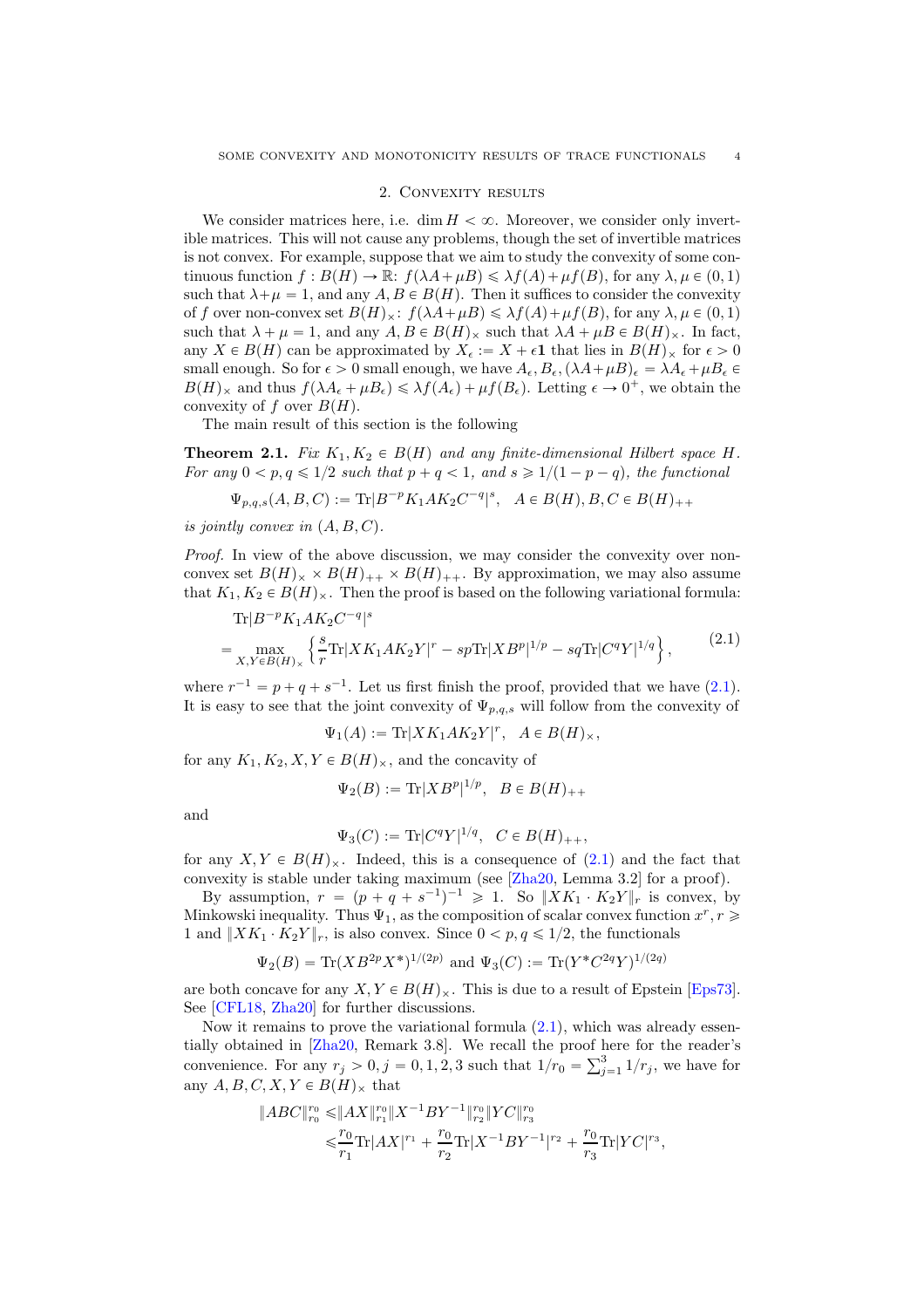where we used Hölder's inequality for  $\|\cdot\|_p$  (see [\[Bha97,](#page-12-9) Exercise IV.2.7]), and Young's inequality for scalars. In other words, we have

<span id="page-4-0"></span>
$$
\text{Tr}|X^{-1}BY^{-1}|^{r_2} \geqslant \frac{r_2}{r_0}\text{Tr}|ABC|^{r_0} - \frac{r_2}{r_1}\text{Tr}|AX|^{r_1} - \frac{r_2}{r_3}\text{Tr}|YC|^{r_3}.\tag{2.2}
$$

Note that the left hand side does not involve A and C. Set  $W := X^{-1}BY^{-1}$ , and let  $W = U|W|$  be the polar decomposition. If we choose

$$
A = |W|^{r_2/r_1} U^* X^{-1} \text{ and } C = Y^{-1} |W|^{r_2/r_3},
$$

then it is easy to check that

$$
AX = |W|^{r_2/r_1}U^*
$$
,  $YC = |W|^{r_2/r_3}$  and  $ABC = |W|^{r_2/r_0}$ .

For such  $(A, C)$ , the right hand side of  $(2.2)$  is equal to

$$
\frac{r_2}{r_0}\text{Tr}|W|^{r_2}-\frac{r_2}{r_1}\text{Tr}|W|^{r_2}-\frac{r_2}{r_3}\text{Tr}|W|^{r_2}=\text{Tr}|W|^{r_2}.
$$

So the inequality [\(2.2\)](#page-4-0) can be saturated. Therefore we just proved

<span id="page-4-1"></span>
$$
\text{Tr}|X^{-1}BY^{-1}|^{r_2} = \max_{A,C \in B(H)_\times} \left\{ \frac{r_2}{r_0} \text{Tr}|ABC|^{r_0} - \frac{r_2}{r_1} \text{Tr}|AX|^{r_1} - \frac{r_2}{r_3} \text{Tr}|YC|^{r_3} \right\}.
$$
\n(2.3)

This yields the desired variational formula [\(2.1\)](#page-3-2) by taking

$$
(r_0, r_1, r_2, r_3) = (r, 1/p, s, 1/q)
$$

and

$$
(B, X, Y) = (K_1 A K_2, B^p, C^q),
$$

thus completing the proof.

Remark 2.2. The joint convexity/concavity of two-variable trace functionals

$$
(B, C) \mapsto \Psi_{p,q,s}(1, B, C)
$$

have been understood very well [\[Zha20\]](#page-13-2). For the triple-variable case, the joint convexity of

$$
(A, B, C) \mapsto \text{Tr}(A^*B^pAC^r)
$$

was known when  $p, r < 0$  and  $-1 \leq p + r < 0$ . See [\[HP12,](#page-12-0) Example 6] or [\[CFL16,](#page-12-1) Corollary 3.3]. This corresponds to Theorem [2.1](#page-3-0) with  $s = 2$  and  $K_1 = K_2 = 1$ .

Remark 2.3. The range for  $(p, q, s)$  in Theorem [2.1](#page-3-0) is optimal in the following sense: if for non-zero (otherwise it is already known [\[Zha20\]](#page-13-2))  $\alpha$ ,  $\beta$  and  $\gamma$ , the function

$$
f(A, B, C) = \text{Tr}|B^{\alpha}AC^{\beta}|\gamma, A, B, C \in B(H)_{++},
$$

is jointly convex in  $(A, B, C)$  for any H, then necessarily

$$
-\frac{1}{2} \leq \alpha, \beta < 0, \alpha + \beta > -1 \text{ and } \gamma \geqslant \frac{1}{1 + \alpha + \beta}.
$$

In fact, it is known that [\[Zha20,](#page-13-2) Theorem 1.1] for  $p, q \in \mathbb{R} \setminus \{0\}, s > 0$ , the functional

 $(A, B) \mapsto \text{Tr}(B^{\frac{q}{2}}A^p B^{\frac{q}{2}})^s$ ,  $A, B \in B(H)_{++}$ ,

is jointly convex for any  $H$  iff either

$$
-1\leqslant p,q<0,\ \ s>0
$$

or

 $-1 \le \min\{p, q\} < 0, \quad 1 \le \max\{p, q\} \le 2, \quad p + q > 0, \quad s \ge 1/(p + q).$ Using this, we deduce that

- (1)  $\gamma > 0$  and  $-1/2 \le \alpha < 0$  by joint convexity of  $(A, B) \rightarrow f(A, B, 1)$  $\text{Tr}(B^{\alpha}A^2B^{\alpha})^{\gamma/2};$
- $(2)$   $-1/2 \leq \beta < 0$  by joint convexity of  $(A, C) \rightarrow f(A, 1, C) = \text{Tr}(C^{\beta} A^2 C^{\beta})^{\gamma/2};$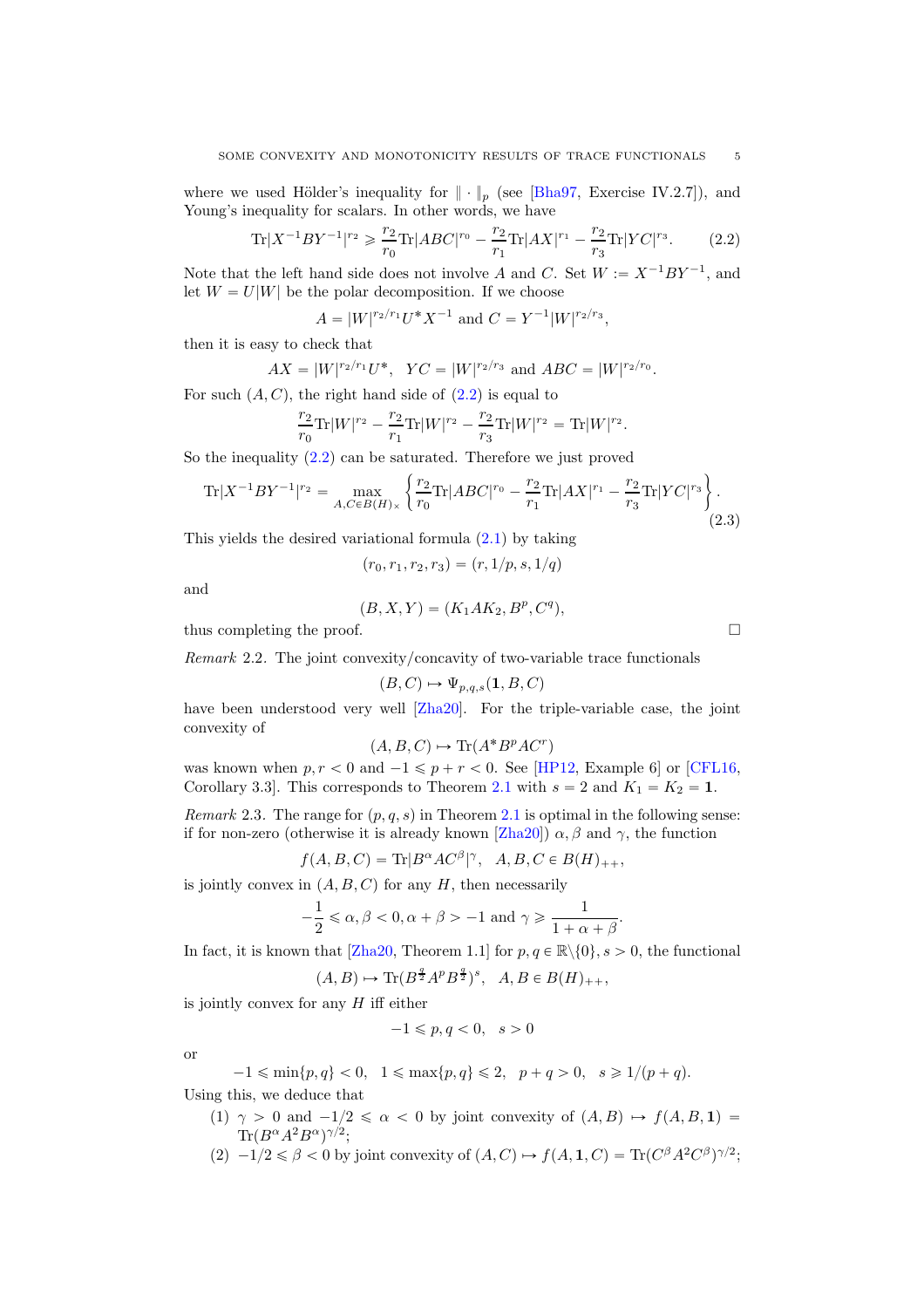<span id="page-5-1"></span>(3)  $\alpha + \beta > -1$  and  $\gamma \ge 1/(1 + \alpha + \beta)$  by joint convexity of  $(A, C) \rightarrow$  $f(A, A, C) = \text{Tr}(C^{\beta} A^{2+2\alpha} C^{\beta})^{\gamma/2}.$ 

#### 3. Non-concavity and non-convexity results

In [\[Che20\]](#page-12-3) Chehade proposed a strategy to obtain equality conditions of data processing inequality for  $\alpha - z$  Rényi relative entropies. For more about the  $\alpha - z$ Rényi relative entropies and their data processing inequalities, see [\[AD15,](#page-12-10) [Zha20\]](#page-13-2) and references therein. The argument (see [\[Che20,](#page-12-3) Proposition 3.1.6] and proof of [\[Che20,](#page-12-3) Proposition 3.1.12]) is based on the concavity of

$$
X \mapsto \text{Tr}\left(\Phi_Z(X^{\frac{p}{2}})A\Phi_Z(X^{\frac{p}{2}})\right)^{\frac{1}{p}}
$$

for  $0 < p < 1$ ,  $A \in B(H)<sub>+</sub>$  and  $Z \in B(H)$ , where  $\Phi_Z(X) := Z^*XZ$ . Equivalently, it requires the concavity of

$$
\Psi(A) := \text{Tr}|K_1 A^p K_2|^{\frac{1}{p}}, \quad A \in B(H)_+, \tag{3.1}
$$

for  $0 < p < 1/2$  and any  $K_1, K_2 \in B(H)$ . Another application of this concavity result (if it were true) is the concavity of

<span id="page-5-2"></span>
$$
\mathbb{R}^n_+ \ni (u_1, \dots, u_n) \mapsto \left| \sum_{j=1}^n u_j^p r_j \right|^{\frac{1}{p}} \tag{3.2}
$$

for any  $\{r_j\}_{j=1}^n \subset \mathbb{R}$  and any  $n \geq 1$ . To see this, just take  $K_1 = \sum_{j=1}^n |1\rangle\langle j|$ ,  $A = \sum_{j=1}^{n} u_j |j\rangle\langle j|$  and  $K_2 = \sum_{j=1}^{n} r_j |j\rangle\langle 1|$ . The concavity of [\(3.2\)](#page-5-2) will imply the concavity of 1

$$
\mathbb{R}^n_+ \ni (u_1,\ldots,u_n) \mapsto \int \left| \sum_{j=1}^n u_j^p r_j \right|^{\frac{1}{p}}.
$$

Here  $r_i$ 's are Rademacher functions. So one may prove that the  $1/p$ -concavity constant of the Rademacher sequence in  $L_{1/p}$  is 1, thus resolving an open problem [\[Sch95\]](#page-13-1). But this looks too strong; see [\[Sch95\]](#page-13-1) for more details.

If  $K_1 = K_2^*$ , then we know well the concavity of  $\Psi$ . See [\[Zha20\]](#page-13-2) or the following Remark [3.2](#page-6-1) for example. Unfortunately, for general  $K_1$  and  $K_2$ ,  $\Psi$  is not concave, so that the strategy in [\[Che20\]](#page-12-3) can not work smoothly. More generally we have the following theorem, which is the main result in this section:

<span id="page-5-0"></span>**Theorem 3.1.** For any  $p \neq 0$  and  $s > 2$ , there exist H and  $K_1, K_2 \in B(H)$  such that  $\Psi_{p,s}(A) = \text{Tr}|K_1 A^p K_2|^s$  is not concave.

Proof. We are not going to find any particular examples to disprove the concavity. The proof is based on some concavity and non-concavity results that are combined via the variational formula used in the proof Theorem [2.1.](#page-3-0) For convenience, we first rephrase the variational formula [\(2.3\)](#page-4-1) as

<span id="page-5-3"></span>
$$
\text{Tr}|ABC|^{s_0} = \min_{X,Y \in B(H)_\times} \left\{ \frac{s_0}{s_1} \text{Tr}|AX|^{s_1} + \frac{s_0}{s_2} \text{Tr}|X^{-1}BY^{-1}|^{s_2} + \frac{s_0}{s_3} \text{Tr}|YC|^{s_3} \right\},\tag{3.3}
$$

where  $A, B, C \in B(H)_{\times}$  and  $s_j > 0, j = 0, 1, 2, 3$  such that  $1/s_0 = \sum_{j=1}^{3} 1/s_j$ .

Since  $s > 2$ , we can choose  $(s_0, s_2) = (2, s)$  and find  $2 < s_1, s_3 < \infty$  such that  $1/s_0 = \sum_{j=1}^3 1/s_j$ . Here the exact values of  $s_1$  and  $s_3$  are not important. Now we let  $(q, r) = (1/s_1, 1/s_3)$  and apply the variational formula  $(3.3)$  to obtain

<span id="page-5-4"></span>
$$
\text{Tr}|B^q A^p C^r|^2 = \min_{X,Y \in B(H)_\times} \left\{ \frac{s_0}{s_1} \text{Tr}|B^q X|^{s_1} + \frac{s_0}{s_2} \text{Tr}|X^{-1} A^p Y^{-1}|^{s_2} + \frac{s_0}{s_3} \text{Tr}|Y C^r|^{s_3} \right\}.
$$
\n(3.4)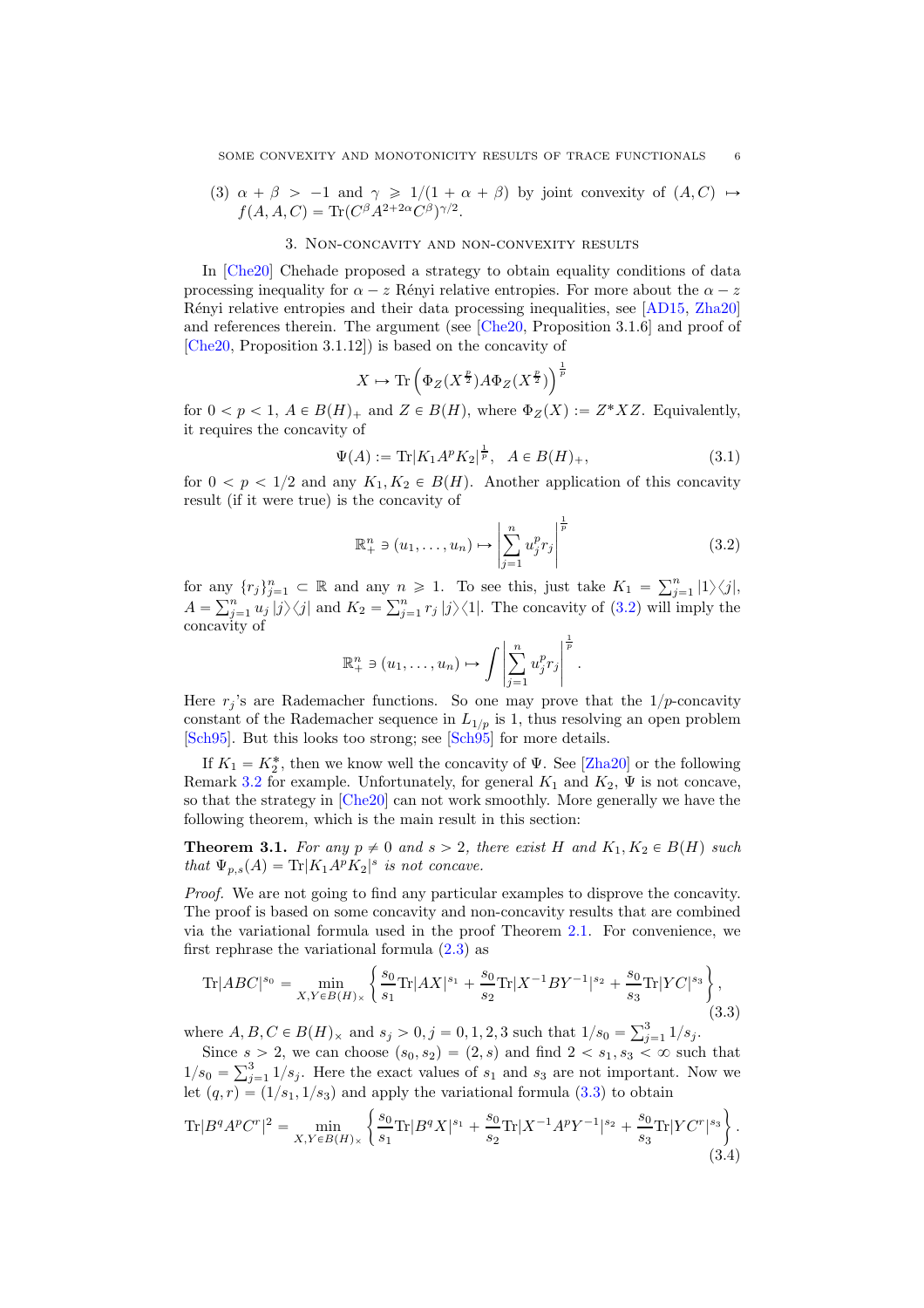Since  $0 < q = 1/s_1, r = 1/s_3 < 1/2$ , the functionals

$$
B \mapsto \text{Tr}|B^q X|^{s_1} = \text{Tr}(X^* B^{2q} X)^{\frac{1}{2q}}
$$

and

$$
C \mapsto \text{Tr}|Y C^r|^{s_3} = \text{Tr}(Y C^{2r} Y^*)^{\frac{1}{2r}}
$$

are concave for any  $X$  and  $Y$ . See again [\[Eps73,](#page-12-7) [CFL18,](#page-12-8) [Zha20\]](#page-13-2) for proofs and related results.

If the assertion of this theorem is false, i.e.  $\Psi_{p,s}$  is concave for any  $K_1, K_2 \in B(H)$ and any  $H$ , then the functional

$$
A \mapsto \text{Tr}|X^{-1}A^pY^{-1}|^{s_2} = \text{Tr}|X^{-1}A^pY^{-1}|^{s}
$$

is concave for any  $X, Y \in B(H)_{\times}$ . All combined, we deduce the joint concavity of

$$
\Phi(A, B, C) := \text{Tr}|B^q A^p C^r|^2 = \text{Tr}(A^p B^{2q} A^p C^{2r}),
$$

for such (non-zero)  $p, q, r$ . Here we used  $(3.4)$  and the fact that concavity is stable under taking minimum (see [\[Zha20,](#page-13-2) Lemma 3.2] for a proof). However, by a result of Carlen, Frank and Lieb [\[CFL16,](#page-12-1) Corollary 3.3],  $\Phi$  is never concave in  $(A, B, C)$ for non-zero  $p, q, r$ . This leads to a contradiction and completes the proof.  $\Box$ 

<span id="page-6-1"></span>*Remark* 3.2. When  $K_2 = K_1^*$  and  $s > 0$ , we know that  $\Psi_{p,s}(A) = \text{Tr}(K_1 A^p K_1^*)^s$ is concave if and only if  $0 < p \le 1$  and  $s \le 1/p$  [\[CFL18,](#page-12-8) [Zha20\]](#page-13-2). So the most interesting part of this theorem is the case  $0 < p < 1/2$  and  $s > 2$ .

With the non-convexity results of triple-variable functionals in [\[CFL16\]](#page-12-1), we can derive the following non-convexity result of one-variable functionals in a similar way. This time we only state the most interesting part.

<span id="page-6-0"></span>**Theorem 3.3.** For any  $1/2 \leq p < 1$  and  $1/p \leq s < 2$ , there exist H and  $K_1, K_2 \in$  $B(H)$  such that  $\Psi_{p,s}(A) = \text{Tr}|K_1 A^p K_2|^{s}$  is not convex.

*Proof.* Since  $1/s \in (1/2, p] \subset (1/2, 3/2]$ , we can find  $s_1, s_3 > 0$  such that  $1/s_1, 1/s_3 \in$  $(0, 1/2]$  such that  $1/s = \sum_{j=1}^{3} 1/s_j$  with  $s_2 = 2$ . Let  $q = 1/s_1$  and  $r = 1/r_3$ . Recall the variational formula  $(2.1)$  in the proof of Theorem [2.1:](#page-3-0)

$$
\text{Tr}|B^{-q}A^{p}C^{-r}|^{s_2} = \max_{X,Y \in B(H)_{\times}} \left\{ \frac{s_2}{s} \text{Tr}|X A^{p}Y|^{s} - \frac{s_2}{s_1} \text{Tr}|XB^{q}|^{s_1} - \frac{s_2}{s_3} \text{Tr}|C^{r}Y|^{s_3} \right\}.
$$
\n(3.5)

Since  $0 < q, r \leq 1/2$ , the functionals ([\[Eps73,](#page-12-7) [CFL18,](#page-12-8) [Zha20\]](#page-13-2))

$$
B \mapsto \text{Tr}[XB^q]^{s_1} = \text{Tr}(XB^{2q}X^*)^{\frac{1}{2q}}
$$

and

$$
C \mapsto \text{Tr}|C^rY|^{s_3} = \text{Tr}(Y^*C^{2r}Y)^{\frac{1}{2r}}
$$

are concave for any X and Y. If the assertion is false, i.e.  $\Psi_{p,s}(A) = \text{Tr}|K_1A^pK_2|^s$ is convex for all  $K_1, K_2 \in B(H)$  and all H. Then

$$
A \mapsto \text{Tr}[X A^p Y]^s
$$

is convex for any  $X, Y \in B(H)_{\times}$ . All combined, we deduce the joint convexity of

$$
\Phi(A, B, C) := \text{Tr}|B^{-q}A^p C^{-r}|^2 = \text{Tr}(A^p B^{-2q} A^p C^{-2r}).
$$

However, by a result of Carlen, Frank and Lieb  $[CFL16, Corollary 3.3], \Phi$  is jointly convex only if  $p = 1$ ,  $q, r > 0$  and  $q + r \leq 1$ . This leads to a contradiction and completes the proof.  $\Box$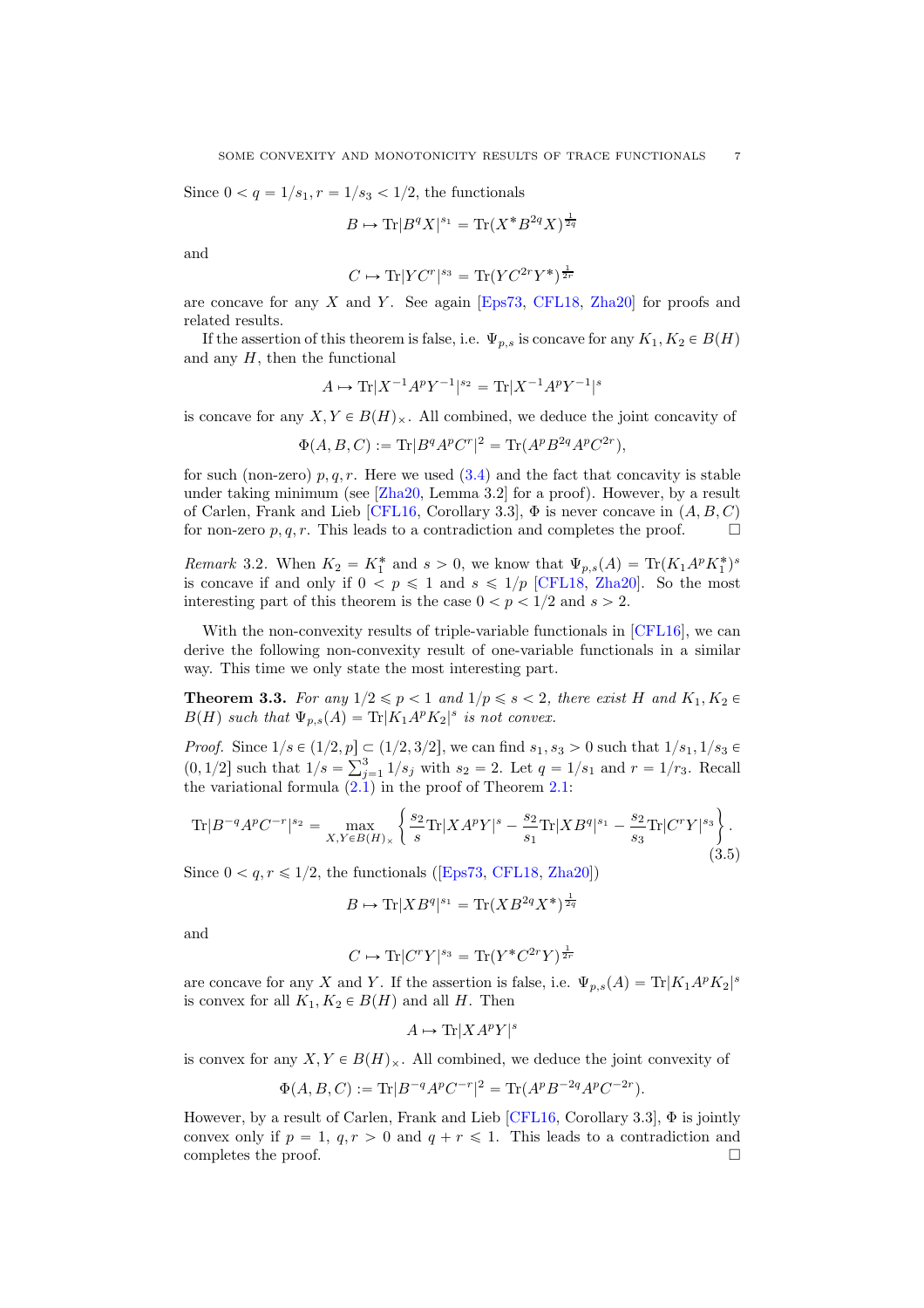#### 4. Monotonicity under UCPTP maps

<span id="page-7-0"></span>In this section we prove the monotonicity of a family of triple-variable trace functionals under UCPTP maps. In particular, this confirms Conjecture [1](#page-1-1) in the affirmative. For this we need a few lemmas. Let S be the strip  $\{z \in \mathbb{C} : 0 \leq \Re z \leq 1\}$ and  $\overline{S}$  be its closure. Let H and H' be two complex Hilbert spaces.

<span id="page-7-4"></span>**Lemma 4.1.** Let  $B, C \in S_{1/2}$  be positive. Let  $F : \overline{S} \to B(H)$  be analytic in the interior S and bounded continuous on  $\overline{S}$ . Suppose that  $1 \leq p_0 < p_1 \leq \infty$  and

$$
M_k := \sup_{t \in \mathbb{R}} \|B^{\frac{1}{p_k}} F(k+it) C^{\frac{1}{p_k}}\|_{p_k} < \infty, \quad k = 0, 1.
$$

Then for any  $\theta \in (0, 1)$  and  $1/p_{\theta} := (1 - \theta)/p_0 + \theta/p_1$ , we have

$$
\|B^{\frac{1}{p_\theta}}F(\theta)C^{\frac{1}{p_\theta}}\|_{p_\theta}\leqslant M_0^{1-\theta}M_1^{\theta}.
$$

*Proof.* For any  $1 \leq p \leq \infty$ , we denote by p' the conjugate index of p, i.e.  $1/p+1/p' =$ 1. Then we have by duality

<span id="page-7-2"></span>
$$
\|B^{\frac{1}{p_{\theta}}}F(\theta)C^{\frac{1}{p_{\theta}}}\|_{p_{\theta}} = \sup\left\{ |\langle B^{\frac{1}{p_{\theta}}}F(\theta)C^{\frac{1}{p_{\theta}}}, X\rangle| : \|X\|_{p'_{\theta}} \leq 1 \right\}.
$$
 (4.1)

Now take any X such that  $||X||_{p'_\theta} \leq 1$ . Let  $X = U|X|$  be the polar decomposition. Put  $X(z) := U|X|^{p'_{\theta}/p'_{z}},$  where

<span id="page-7-3"></span>
$$
\frac{1}{p_z} := \frac{1-z}{p_0} + \frac{z}{p_1}, \quad z \in \mathbb{C},
$$
\n(4.2)

or equivalently

$$
\frac{1}{p'_z} = \frac{1-z}{p'_0} + \frac{z}{p'_1}, \quad z \in \mathbb{C}.
$$

Then by definition, we have  $X(\theta) = U|X| = X$ . For any  $x \in [0, 1]$  and  $t \in \mathbb{R}$ , we may write  $X(x + it) = U_t |X|^{p'_{\theta}/p'_{x}}$  for some unitary  $U_t$ , and thus

<span id="page-7-1"></span>
$$
||X(x + it)||_{p'_x} = ||X||_{p'_\theta}^{p'_\theta/p'_x} \le 1.
$$
\n(4.3)

Consider the function

$$
G(z) := \langle B^{\frac{1}{p_z}} F(z) C^{\frac{1}{p_z}}, X(z) \rangle,
$$

which is analytic on S and continuous on  $\overline{S}$ . Clearly,  $G(\theta) = \langle B^{1/p_{\theta}} F(\theta) C^{1/p_{\theta}}, X \rangle$ . By Hölder's inequality and [\(4.3\)](#page-7-1), we have for any  $x \in [0, 1]$  and  $t \in \mathbb{R}$  that

$$
|G(x+{\bf i}t)| \leq |V_t B^{\frac{1}{p_x}} F(x+{\bf i}t) C^{\frac{1}{p_x}} W_t \|_{p_x} \|X(x+{\bf i}t)\|_{p'_x}
$$
  

$$
\leq |B^{\frac{1}{p_x}}\|_{2p_x} \|F(x+{\bf i}t)\|_{\infty} \|C^{\frac{1}{p_x}}\|_{2p_x}
$$

where  $V_t$  and  $W_t$  are two unitaries. By assumption, this is bounded from above uniformly in  $z = x + it \in \overline{S}$ . So G is bounded in  $\overline{S}$ . A similar argument gives

$$
|G(k+{\bf i}t)| \leq \|B^{\frac{1}{p_k}}F(k+{\bf i}t)C^{\frac{1}{p_k}}\|_{p_k} \|X(k+{\bf i}t)\|_{p'_k} \leq M_k
$$

for  $k = 0, 1$  and  $t \in \mathbb{R}$ . Applying Hadamard three-line theorem to G, we get

$$
|G(\theta)|=|\langle B^\frac{1}{p_\theta}F(\theta)C^\frac{1}{p_\theta},X\rangle|\leqslant M_0^{1-\theta}M_1^\theta.
$$

Since this holds for any X such that  $||X||_{p'_\theta} \leq 1$ , we conclude the proof by [\(4.1\)](#page-7-2).  $\Box$ 

<span id="page-7-5"></span>**Lemma 4.2.** Let  $B, C \in S_{1/2}$  be positive and invertible. Let  $B', C' \in S_{1/2}$  be positive. Suppose that  $1 \leq p_0 \leq p_1 \leq \infty$  and  $1 \leq q_0 \leq q_1 \leq \infty$ . For  $\theta \in [0, 1]$ , put

$$
\frac{1}{p_\theta}:=\frac{1-\theta}{p_0}+\frac{\theta}{p_1} \ and \ \frac{1}{q_\theta}:=\frac{1-\theta}{q_0}+\frac{\theta}{q_1}.
$$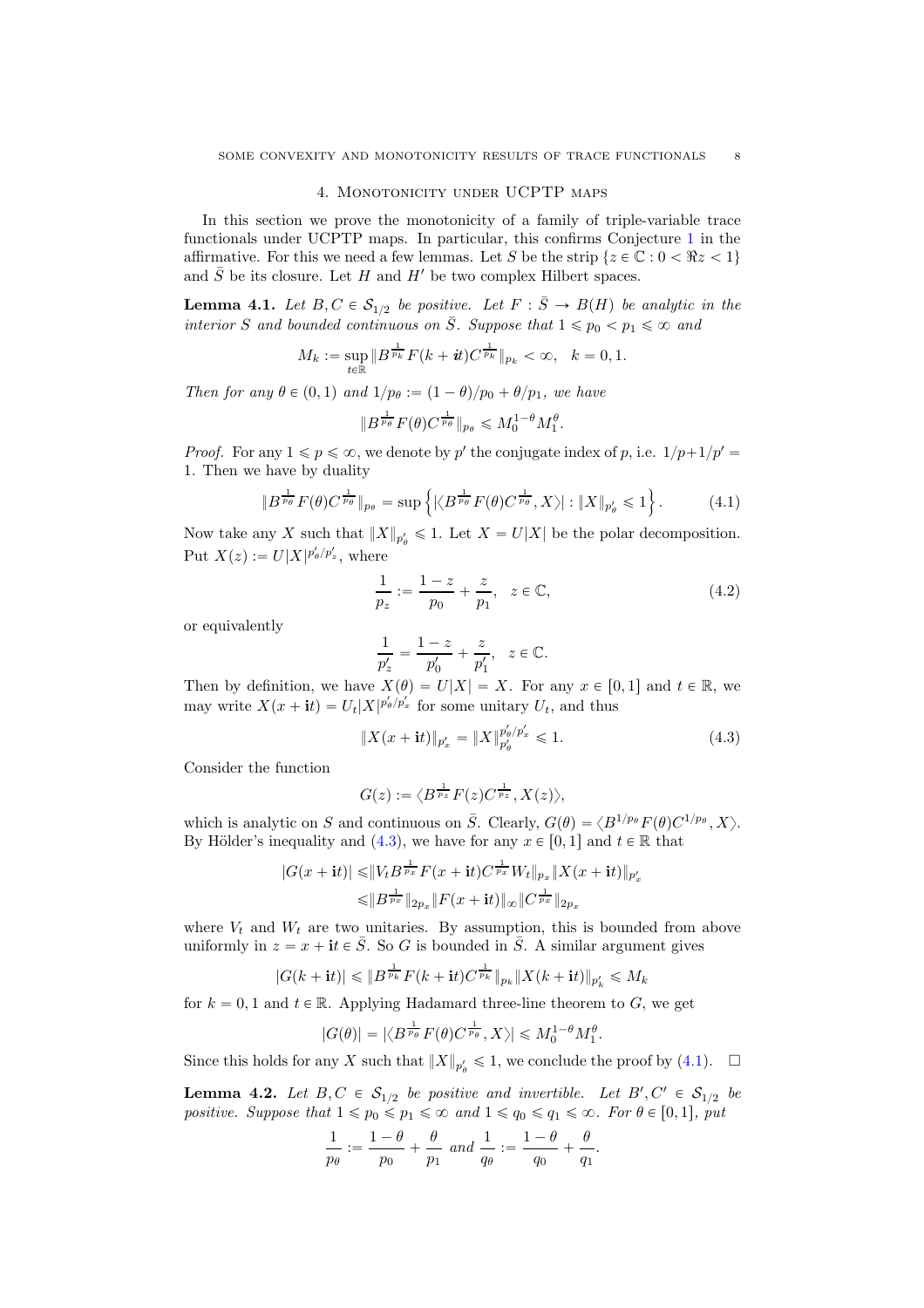Suppose that  $T : B(H) \to B(H')$  is a bounded linear operator satisfying

$$
\|B'^{\frac{1}{q_k}}T(X)C'^{\frac{1}{q_k}}\|_{q_k}\leqslant M_k\|B^{\frac{1}{p_k}}XC^{\frac{1}{p_k}}\|_{p_k},\ \ k=0,1,\ \ X\in B(H),
$$

whenever the right hand side is finite, where  $M_k < \infty, k = 0, 1$ . Then we have

 $\|{\boldsymbol{B}}'^{\frac{1}{q_\theta}} T(X) {\boldsymbol{C}}'^{\frac{1}{q_\theta}}\|_{q_\theta} \leqslant M_0^{1-\theta} M_1^{\theta} \|{\boldsymbol{B}}^{\frac{1}{p_\theta}} {\boldsymbol{X}} {\boldsymbol{C}}^{\frac{1}{p_\theta}}\|_{p_\theta},$ 

for all  $X \in B(H)$  such that the right hand side is finite.

*Proof.* Let us first consider the case when  $B^{-1}$  and  $C^{-1}$  are both bounded. Fix  $X \in B(H)$  such that  $||B^{1/p_{\theta}}XC^{1/p_{\theta}}||_{p_{\theta}} < \infty$ . Let  $B^{1/p_{\theta}}XC^{1/p_{\theta}} = U|B^{1/p_{\theta}}XC^{1/p_{\theta}}|$ be the polar decomposition. Consider

$$
X(z) := B^{-\frac{1}{p_z}} U|B^{\frac{1}{p_\theta}} X C^{\frac{1}{p_\theta}}|^{\frac{p_\theta}{p_z}} C^{-\frac{1}{p_z}},
$$

where  $p_z$  is defined as in [\(4.2\)](#page-7-3). Since T is bounded and linear, the function  $F(z) :=$  $T(X(z))$  is analytic on S and continuous on  $\overline{S}$ . By definition, for  $x \in [0, 1]$  and  $t \in \mathbb{R}$ ,

<span id="page-8-0"></span>
$$
X(x + it) = B^{-\frac{1}{p_x}} U_1 | B^{\frac{1}{p_\theta}} X C^{\frac{1}{p_\theta}} |_{p_x}^{p_\theta} U_2 C^{-\frac{1}{p_x}}, \tag{4.4}
$$

where  $U_1$  and  $U_2$  are unitaries. So we have

$$
||X(x+{\bf i}t)||\leqslant \left(\|B^{-1}\|\|B\|\|X\|^{p_\theta}\|C^{-1}\|\|C\|\right)^{\frac{1}{p_x}},
$$

which is bounded from above uniformly for  $z = x + it \in \overline{S}$ . Since T is bounded,  $F(z) = T(X(z))$  is bounded on  $\overline{S}$ . By assumption, for  $k = 0, 1$  and  $t \in \mathbb{R}$ ,

$$
\|B'^{\frac{1}{q_k}}F(k+{\bf i}t)C'^{\frac{1}{q_k}}\|_{q_k} \le M_k \|B^{\frac{1}{p_k}}X(k+{\bf i}t)C^{\frac{1}{p_k}}\|_{p_k}
$$
  

$$
=M_k\|U_1|B^{\frac{1}{p_\theta}}XC^{\frac{1}{p_\theta}}\|_{p_k}^{p_\theta}
$$
  

$$
=M_k\|B^{\frac{1}{p_\theta}}XC^{\frac{1}{p_\theta}}\|_{p_\theta}^{\frac{p_\theta}{p_\theta}},
$$

where  $U_1$  and  $U_2$  are two unitaries in [\(4.4\)](#page-8-0) for  $x = k$ . Now apply Lemma [4.1](#page-7-4) to F, and we finish the proof for bounded  $B^{-1}$  and  $C^{-1}$ . For the general case, consider the desired result for  $B1_{[1/n,n]}(B)$  and  $C1_{[1/n,n]}(C)$  and one can conclude the proof by taking  $n \to \infty$ .

<span id="page-8-2"></span>**Lemma 4.3.** Let  $0 < \alpha, \beta < 1$  and  $\alpha + \beta \leq 1$ . For any  $A, B \in B(H)_{++}$ , any  $X \in B(H)$ , and any UCPTP map  $\phi$  over  $B(H)$ , we have

<span id="page-8-1"></span>
$$
\operatorname{Tr}\left(\phi(X)^*\phi(A)^{-\alpha}\phi(X)\phi(B)^{-\beta}\right) \leqslant \operatorname{Tr}\left(X^*A^{-\alpha}XB^{-\beta}\right), \quad X \in B(H),\tag{4.5}
$$

whenever the right hand side is finite.

*Proof.* Note first that it suffices to prove  $(4.5)$  for  $0 < \alpha, \beta < 1$  and  $\alpha + \beta = 1$ . In fact, for  $0 < a, b \leq 1$ , by operator Jensen's inequality [\[HP03\]](#page-12-4) (for  $x^a$ ) and the operator monotonicity (for  $x^b$ ), we have  $\phi(B^a)^b \leq \phi(B)^{ab}$  and thus  $\phi(B)^{-ab} \leq \phi(B^a)^{-b}$ . Choose  $(a, b) = (\beta/(1 - \alpha), 1 - \alpha)$  and we get  $\phi(B)^{-\beta} \leq \phi(B^{\beta/(1 - \alpha)})^{-(1 - \alpha)}$ . So

$$
\operatorname{Tr}\left(\phi(X)^*\phi(A)^{-\alpha}\phi(X)\phi(B)^{-\beta}\right) \leqslant \operatorname{Tr}\left(\phi(X)^*\phi(A)^{-\alpha}\phi(X)\phi(B^{\beta/(1-\alpha)})^{-(1-\alpha)}\right),
$$

which will be bounded from above by the right hand side of [\(4.5\)](#page-8-1) as soon as we show [\(4.5\)](#page-8-1) for  $0 < \alpha, \beta < 1$  and  $\alpha + \beta = 1$ .

The  $\alpha + \beta = 1$  case is a consequence of [\[HP12,](#page-12-0) Theorem 5]. In fact, let  $L_A$  and  $R_B$  to denote the left and right multiplication operators, respectively. Then

$$
\operatorname{Tr}\left(X^*A^{-\alpha}XB^{-(1-\alpha)}\right)=\langle\left((L_AR_B^{-1})^{-\alpha}R_B\right)^{-1}(X),X\rangle.
$$

So the desired inequality ([\(4.5\)](#page-8-1) for  $\alpha + \beta = 1$ ) is equivalent to

$$
\phi^* \left( (L_{\phi(A)} R_{\phi(B)}^{-1})^{-\alpha} R_{\phi(B)} \right)^{-1} \phi \le ( (L_A R_B^{-1})^{-\alpha} R_B )^{-1}
$$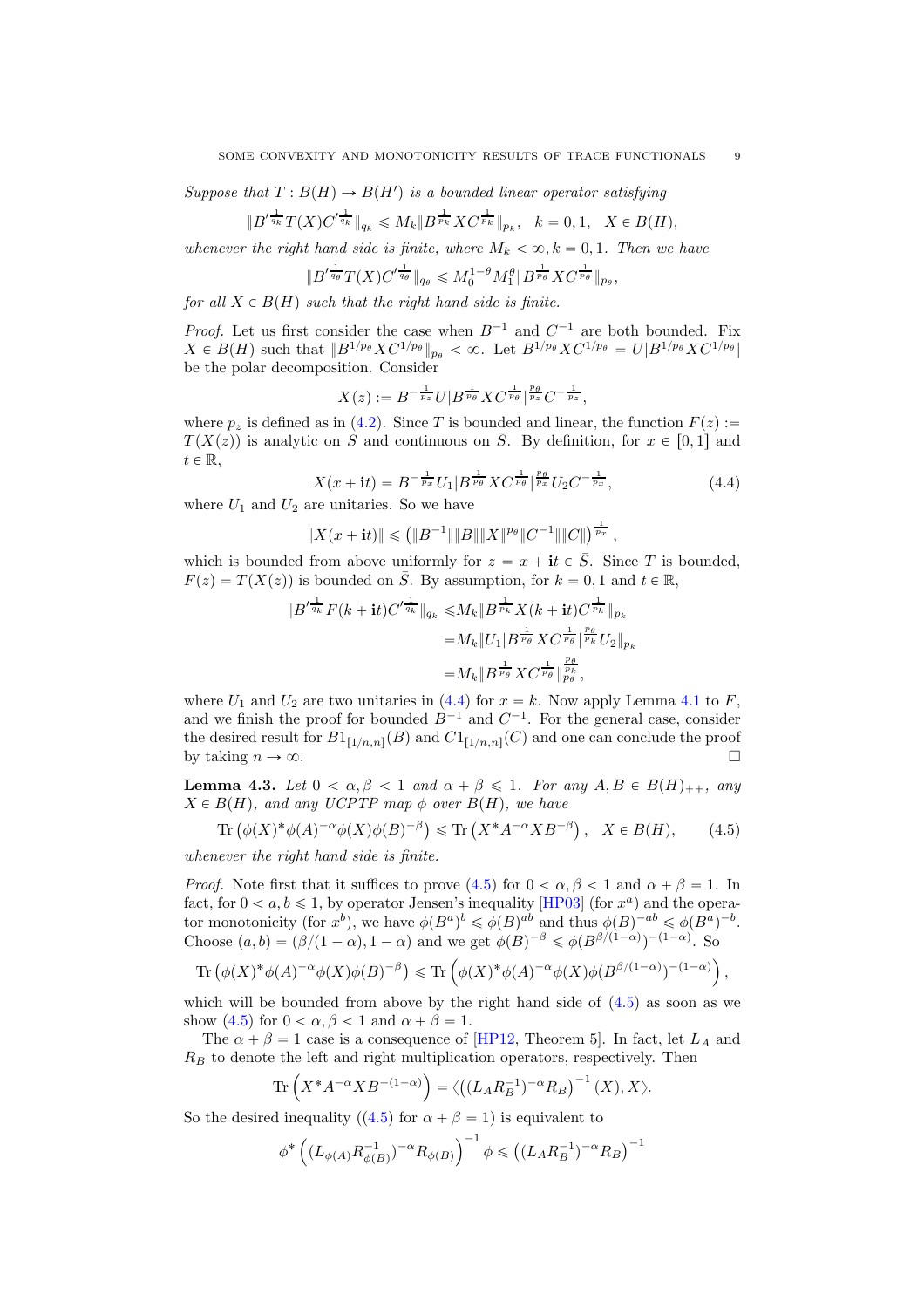where  $\phi^*$  is the adjoint of  $\phi$  with respect to  $\langle X, Y \rangle = \text{Tr}(XY^*)$ . This follows from [\[HP12,](#page-12-0) Theorem 5] by taking the operator monotone function f to be  $f(x) = x^{\alpha}, \alpha \in$  $p(0, 1)$ . Although the result in  $[HP12]$  is stated for matrices, the proof of  $[HP12]$ , Theorem 5] can be adapted to operators in a similar way. In fact, following the same argument there one may reduce the problem to this Schwarz type inequality:

$$
\phi(X)^{*}\phi(Y)^{-1}\phi(X) \leq \phi(X^{*}Y^{-1}X),
$$

which was known to hold for operators [\[LR74\]](#page-12-11).

$$
\qquad \qquad \Box
$$

Now we are ready to prove the main result in this section:

<span id="page-9-0"></span>**Theorem 4.4.** For any  $0 < p, q \leq 1/2$  such that  $p+q \leq 1/2$ , and  $2 \leq s \leq 1/(p+q)$ , we have the following monotonicity result

$$
\mathrm{Tr}|\phi(B)^{-p}\phi(A)\phi(C)^{-q}|^s \leqslant \mathrm{Tr}|B^{-p}AC^{-q}|^s,
$$

for any  $A \in B(H), B, C \in B(H)_{++}$  such that  $B^{-ps}, C^{-qs} \in S_{1/2}$ , and any UCPTP map  $\phi$  over  $B(H)$  such that  $\phi(B)^{-ps}$ ,  $\phi(C)^{-qs} \in \mathcal{S}_{1/2}$ .

*Proof.* Applying Lemma [4.2](#page-7-5) to  $(B, C, B', C') = (B^{-ps}, C^{-qs}, \phi(B)^{-ps}, \phi(C)^{-qs})$ , we know that the desired result will follow from

<span id="page-9-2"></span>
$$
\|\phi(B)^{-\frac{ps}{r}}\phi(A)\phi(C)^{-\frac{qs}{r}}\|_{r} \leqslant \|B^{-\frac{ps}{r}}AC^{-\frac{qs}{r}}\|_{r}
$$
\n(4.6)

for  $r = 2$  and  $r = \infty$ , since  $2 \le s < \infty$ . When  $r = 2$ , it becomes:

Tr 
$$
(\phi(A)^* \phi(B)^{-\alpha} \phi(A) \phi(C)^{-\beta}) \le \text{Tr}(A^* B^{-\alpha} A C^{-\beta}),
$$

with  $\alpha = ps$  and  $\beta = qs$ . By assumption,  $0 < \alpha, \beta < 1$  and  $\alpha + \beta \le 1$ . So [\(4.6\)](#page-9-2) holds for  $r = 2$  by Lemma [4.3.](#page-8-2) The inequality [\(4.6\)](#page-9-2) for  $r = \infty$  is a consequence of Russo–Dye Theorem (see [\[Bha09,](#page-12-12) Theorem 2.3.7] and [\[RD66\]](#page-13-3)), since  $\phi$  is unital, linear and positive. So the proof is finished.

<span id="page-9-1"></span>**Corollary 4.5.** Conjecture [1](#page-1-1) follows from the above theorem by taking  $(p, q, s)$  =  $(-\alpha/p, -\beta/p, p)$  and  $B = C$ .

# 5. On Conjecture [3](#page-2-0)

We first explain why Conjecture [3](#page-2-0) can not hold in general. To see this, we only need some results in classical information theory. But we still work in the noncommutative setting here. To any finite-dimensional H, any  $A, B \in B(H)$  and any  $D \in B(H)_{++}$  with unit trace, we associate a complex number  $K_D(A, B)$ . Then  $K_D(\cdot, \cdot)$  is called a monotone metric [\[Pet96\]](#page-13-0) if

- (1)  $(A, B) \mapsto K_D(A, B)$  is sesquilinear.
- (2)  $K_D(A, A) \geq 0$ , and the equality holds iff  $A = 0$ .
- (3)  $D \mapsto K_D(A, A)$  is continuous for any A.
- (4)  $K_{\phi(D)}(\phi(A), \phi(A)) \leq K_D(A, A)$  for any CPTP map  $\phi$ , for any  $A \in B(H)$ and for any  $D \in B(H)_{++}$  with unit trace.

Petz [\[Pet96,](#page-13-0) Theorem 5] proved that any monotone metric is of the form:

<span id="page-9-3"></span>
$$
K_D^f(A, B) := \langle A, (f(L_D R_D^{-1}) R_D)^{-1} B \rangle,
$$
\n(5.1)

where  $f$  is an operator monotone function. In the commutative setting, it becomes

<span id="page-9-4"></span>
$$
K_D^f(A, B) := f(1)\text{Tr}(A^*D^{-1}B),\tag{5.2}
$$

By definition and [\[ARZ14,](#page-12-2) Theorem 4.1],  $K'_D(A, B) := \langle A^*, B \rangle_D$  satisfies the first three conditions (1-3). Recall [\(1.2\)](#page-2-1) for the definition of  $\langle \cdot, \cdot \rangle_D$ . If Conjecture [3](#page-2-0) holds, then it also satisfies condition (4) and thus is a monotone metric. So it remains to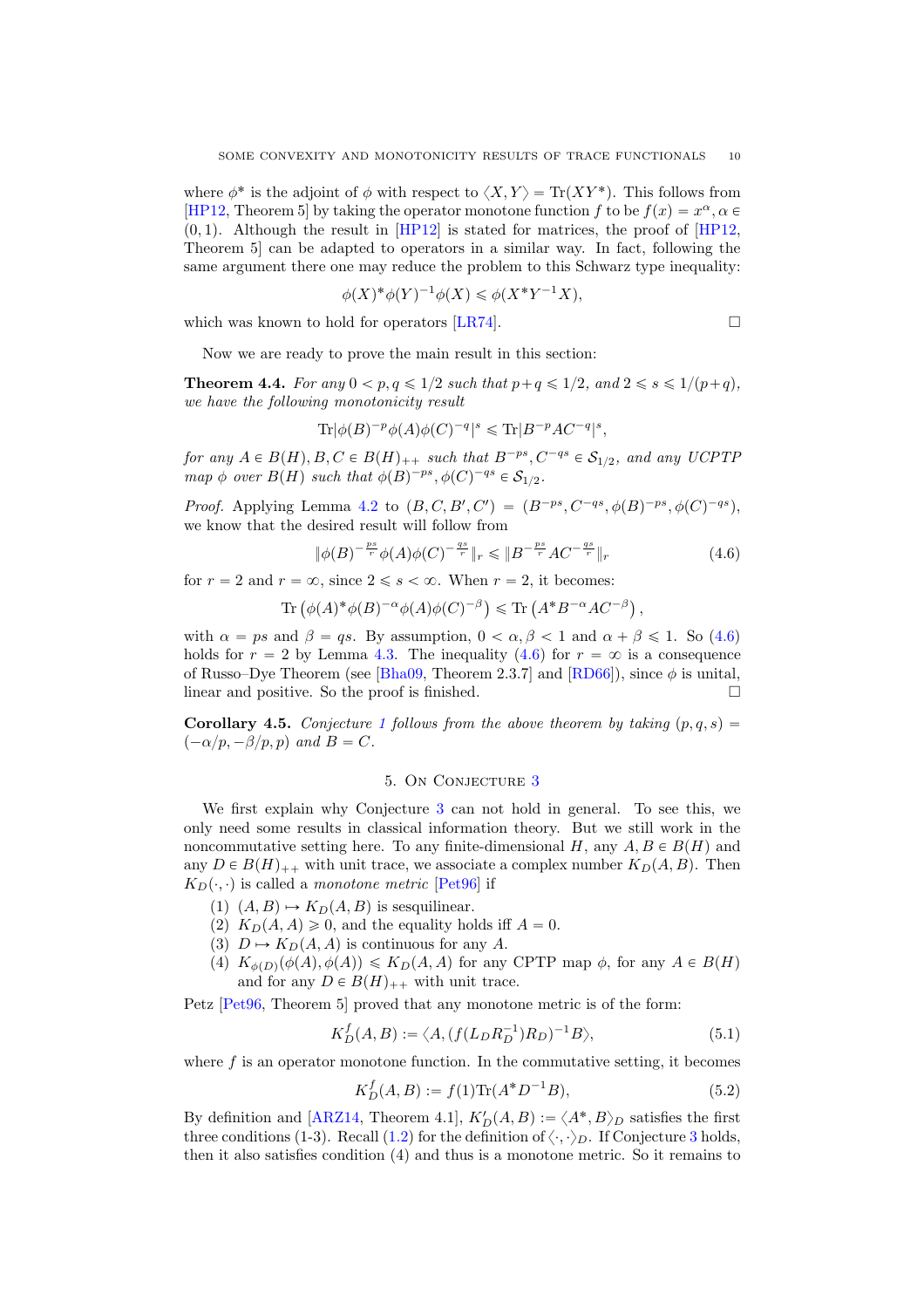show that  $K_D'$  can not be of the form [\(5.1\)](#page-9-3). Note that when  $A, B \in B(H)_+$  and  $D \in B(H)_{++}$  are all diagonal:

<span id="page-10-0"></span>
$$
K'_D(A,B) = 2(2-p)\|D\|_p^{2-2p}\text{Tr}(D^{p-1}A)\text{Tr}(D^{p-1}B) + 2(p-1)\|D\|_p^{2-p}\text{Tr}(D^{p-2}AB). \tag{5.3}
$$

So if  $K'_D = K_D^f$  for some operator monotone f, then

$$
K'_D(D, D) = 2||D||_p^2 = f(1)\text{Tr}D = f(1).
$$

for any diagonal  $D \in B(H)_{++}$  with unit trace. This is only possible when  $p = 1$ . But for  $p = 1$ , [\(5.3\)](#page-10-0) becomes

$$
K'_D(A, B) = 2\text{Tr}(A)\text{Tr}(B)
$$

which is certainly not of the form  $(5.2)$  for any f.

However, a problem similar to Conjecture [3](#page-2-0) has a positive answer: the monotonicity under UCPTP maps holds if we replace the square with  $p$ -th power for certain p. This was obtained in [\[Li20\]](#page-12-13) and let us explain the idea here. We work with matrices for simplicity. For any function  $F : (0, \infty) \times (0, \infty) \to (0, \infty)$ , and for any positive definite matrices A, B with spectral decompositions  $A = \sum_j \lambda_j E_j^A$ and  $B = \sum_{k} \mu_k E_k^B$ , put

$$
Q_F^{A,B}(X) := \sum_{j,k} F(\lambda_j, \mu_k) E_j^A X E_k^B.
$$
 (5.4)

For any  $f \in C^2(0, \infty)$ , consider the trace functional

$$
\Xi_f(D,A) := \left. \frac{d^2}{ds^2} \right|_{s=0} \text{Tr} F(D+sA).
$$

A direct computation shows

$$
\left. \frac{d^2}{ds^2} \right|_{s=0} \text{Tr} f(D+sA) = \left\langle A, Q_{f^{\prime}[1]}^{D,D}(A) \right\rangle,
$$

where  $g^{[1]}$  denotes the difference quotient of g:

$$
g^{[1]}(s,t) := \begin{cases} \frac{g(s) - g(t)}{s - t} & s \neq t \\ g'(s) & s = t \end{cases}.
$$

We are interested in the monotonicity of

$$
(A, B, X) \mapsto \left\langle X, Q_{f'[1]}^{A,B}(X) \right\rangle
$$

under any UCPTP maps. Note that in the commutative setting, this reduces to the joint convexity of the scalar function

$$
(0, \infty) \times (0, \infty) \ni (a, b) \mapsto f''(a)b^2,
$$

or equivalently the log-convexity of  $f''$ . In [\[AH11\]](#page-12-6) Ando and Hiai studied the operator log-convex functions on  $(0, \infty)$ . In particular, they proved that [\[AH11,](#page-12-6) Theorem 3.1] for a continuous positive function g on  $(0, \infty)$ , the following are equivalent

- (1)  $g$  is operator convex and the numerical function  $g$  is log-convex;
- (2) g admits the integral representation

<span id="page-10-1"></span>
$$
g(x) = c + \int_{[0,\infty)} \frac{t+1}{t+x} d\mu(t),
$$
\n(5.5)

where  $c \geq 0$  and  $\mu$  is a finite positive measure on  $[0, \infty)$ .

So the log-convexity of  $f''$  is necessary for the desired monotonicity. We will see that it is sufficient if  $f''$  is furthermore operator convex. In view of the above equivalence, that is to say,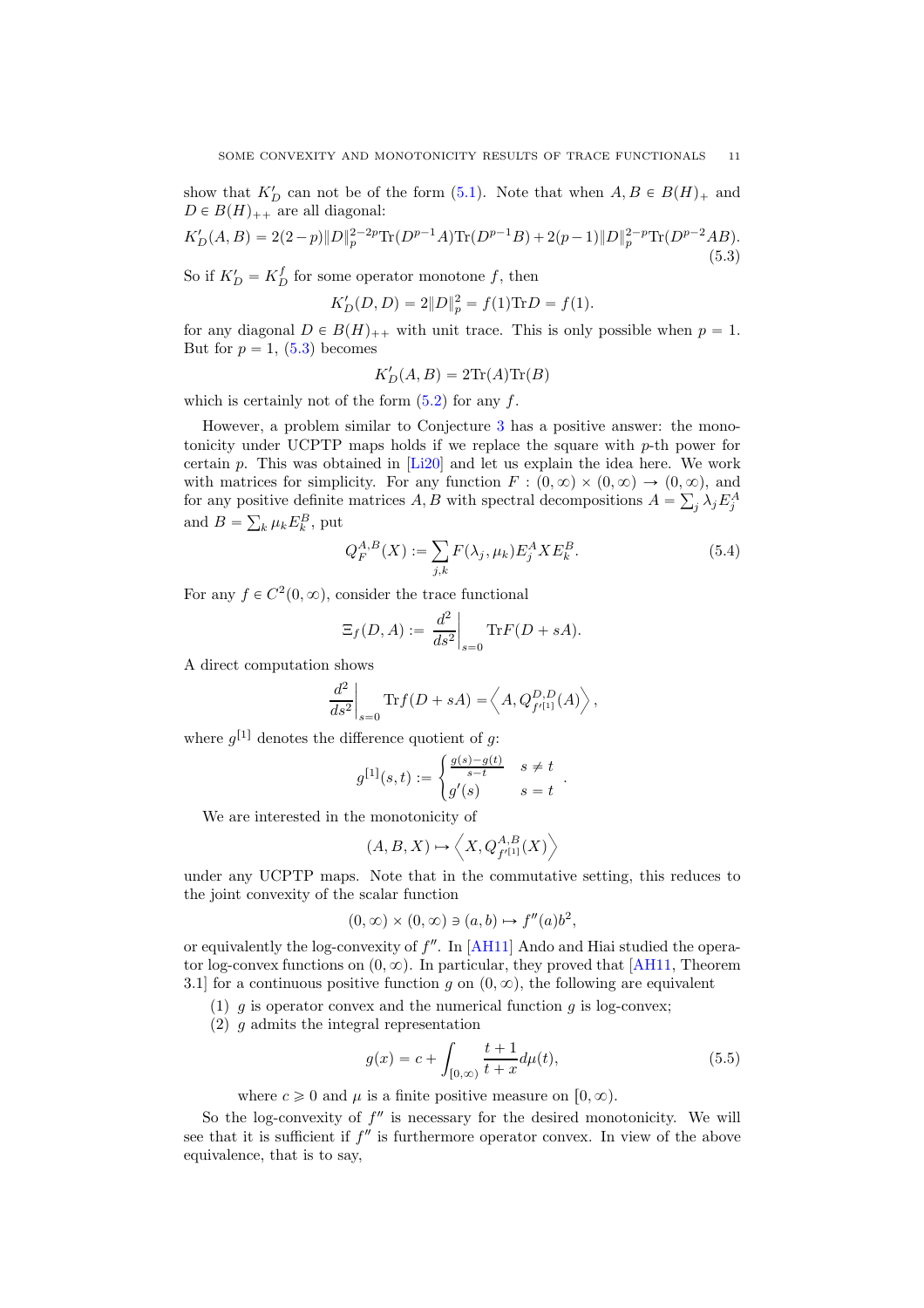<span id="page-11-0"></span>**Theorem 5.1.** Let  $f \in C^2(0, \infty)$  be such that  $f''$  is continuous positive function on  $(0, \infty)$  admitting the integral representation [\(5.5\)](#page-10-1). Then for any finite-dimensional H, any  $A, B \in B(H)_+$ , and any UCPTP map  $\phi$  over  $B(H)$ , we have

<span id="page-11-1"></span>
$$
\left\langle \phi(X), Q_{f'^{[1]}}^{\phi(A), \phi(B)}(\phi(X)) \right\rangle \leq \left\langle X, Q_{f'^{[1]}}^{A,B}(X) \right\rangle. \tag{5.6}
$$

The result and proof are essentially from [\[Li20\]](#page-12-13). We give the proof details for reader's convenience.

*Proof of Theorem [5.1.](#page-11-0)* The desired result  $(5.6)$  is equivalent to

<span id="page-11-2"></span>
$$
\phi^* Q_{f'^{[1]}}^{\phi(A),\phi(B)} \phi \leq Q_{f'^{[1]}}^{A,B},\tag{5.7}
$$

where  $\phi^*$  denotes the adjoint of  $\phi$  with respect to  $\langle \cdot, \cdot \rangle$ . From the integral representation

$$
f''(s) = c + \int_{[0,\infty)} \frac{t+1}{t+s} d\mu(t), \quad s \ge 0,
$$
\n(5.8)

where  $c \geq 0$  and  $\mu$  is a positive finite measure on  $[0, \infty)$ , we have by the fundamental theorem of calculus and Fubini's theorem:

$$
f'(x) - f'(y) = \int_{y}^{x} f''(s)ds
$$
  
=  $c(x - y) + \int_{y}^{x} \int_{[0,\infty)} \frac{t+1}{t+s} d\mu(t)ds$  (5.9)  
=  $c(x - y) + \int_{[0,\infty)} (t+1)(\log(t+x) - \log(t+y))d\mu(t).$ 

Set  $g_t(x, y) := \log(x + t) - \log(y + t)$ . Then

$$
f'^{[1]}(x,y) = c + \int_{[0,\infty)} (t+1)g_t^{[1]}(x,y)d\mu(t),
$$

and we may write  $Q_{f'[1]}^{A,B}$  as

$$
Q^{A,B}_{f'^{[1]}} = c + \int_{[0,\infty)} (t+1) Q^{A,B}_{g_t^{[1]}} d\mu(t).
$$

So, to prove [\(5.7\)](#page-11-2) it suffices to show  $\phi^* \phi \leq 1$ , and that for all  $t > 0$  and positive definite A, B

<span id="page-11-3"></span>
$$
\phi^* Q_{g_t^{[1]}}^{\phi(A),\phi(B)} \phi \leq Q_{g_t^{[1]}}^{A,B}.
$$
\n(5.10)

The former is trivial, by Schwarz inequality for (UCPTP map)  $\phi$ . To show the latter, note that for  $F_t(x, y) := F(x + t, y + t)$  there holds

$$
Q_{F_t}^{A,B} = Q_F^{A+t1,B+t1}, \ \ t \geq 0.
$$

Since  $\phi$  is linear and unital, we have

$$
Q_{F_t}^{\phi(A),\phi(B)} = Q_F^{\phi(A)+t\mathbf{1},\phi(B)+t\mathbf{1}} = Q_F^{\phi(A+t\mathbf{1}),\phi(B+t\mathbf{1})}.
$$

Therefore to prove [\(5.10\)](#page-11-3), it suffices to show that for all  $A, B \in B(H)_{++}$ 

$$
\phi^* Q_{g^{[1]}}^{\phi(A),\phi(B)} \phi \leq Q_{g^{[1]}}^{A,B},\tag{5.11}
$$

where  $g(x, y) = \log x - \log y$ . This is a known result due to Hiai and Petz [\[HP12\]](#page-12-0). In fact, put

$$
J_f^{A,B} := f(L_A R_B^{-1}) R_B,
$$

where  $L_A$  and  $R_B$  are the left and right multiplication operators respectively. Note that for  $F(x, y) := f(xy^{-1})y$  we have

<span id="page-11-4"></span>
$$
Q_F^{A,B} = J_f^{A,B}.\tag{5.12}
$$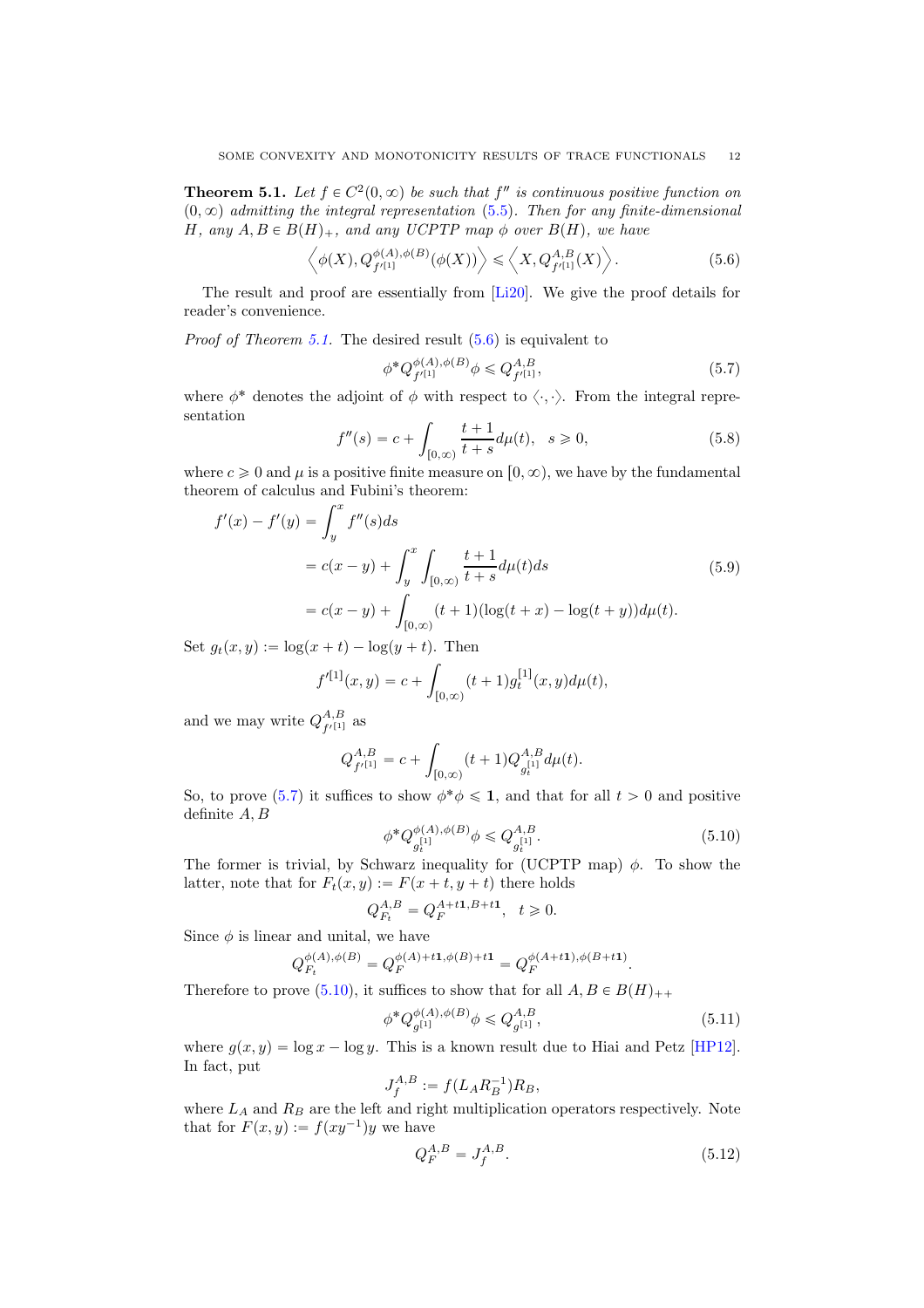Hiai and Petz proved that [\[HP12,](#page-12-0) Theorem 5] if  $h : (0, \infty) \to (0, \infty)$  is operator monotone, then

$$
\phi^* \left( J_h^{\phi(A), \phi(B)} \right)^{-1} \phi \leq \left( J_h^{A, B} \right)^{-1} . \tag{5.13}
$$

.

Since  $Q_{F^{-1}}^{A,B} = (Q_{F}^{A,B})^{-1}$  and

$$
(g^{[1]})^{-1}(x,y) = \begin{cases} \frac{x-y}{\log x - \log y} = \frac{\frac{x}{y} - 1}{\log(\frac{x}{y})} \cdot y & x \neq y \\ x & x = y \end{cases},
$$

we have by  $(5.12)$  that

$$
Q_{g^{[1]}}^{A,B} = \left(Q_{(g^{[1]})^{-1}}^{A,B}\right)^{-1} = \left(J_h^{A,B}\right)^{-1},
$$

with

$$
h(x) := \begin{cases} \frac{x-1}{\log x} & x \neq 1 \\ 1 & x = 1 \end{cases}
$$

To finish the proof, it remains to show that  $h$  is operator monotone, which can be seen from  $h(x) = \int_0^1 x$  $t$ dt.

It is interesting to ask whether the operator convexity of  $f''$  is necessary. If yes, then we have the equivalence between operator log-convexity of  $f''$  and the monotonicity [\(5.6\)](#page-11-1). Note that if we choose  $B = t1, t > 0$  in (5.6), then one has the operator convexity of

$$
x \mapsto \frac{f'(x) - f'(t)}{x - t},
$$

for any  $t > 0$ . It is not clear if this suffices to derive the operator convexity of  $f''$ .

## **REFERENCES**

- <span id="page-12-10"></span>[AD15] K. M. R. Audenaert and N. Datta. α-z-R´enyi relative entropies. *J. Math. Phys.*, 56(2):022202, 16, 2015.
- <span id="page-12-6"></span>[AH11] T. Ando and F. Hiai. Operator log-convex functions and operator means. *Math. Ann.*, 350(3):611–630, 2011.
- <span id="page-12-2"></span>[ARZ14] M. H. A. Al-Rashed and B. Zegarliński. Monotone norms and Finsler structures in noncommutative spaces. *Infin. Dimens. Anal. Quantum Probab. Relat. Top.*, 17(4):1450029, 22, 2014.
- <span id="page-12-9"></span>[Bha97] R. Bhatia. *Matrix analysis*, volume 169 of *Graduate Texts in Mathematics*. Springer-Verlag, New York, 1997.
- <span id="page-12-12"></span>[Bha09] Rajendra Bhatia. *Positive definite matrices*. Princeton university press, 2009.
- <span id="page-12-1"></span>[CFL16] E. A. Carlen, R. L. Frank, and E. H. Lieb. Some operator and trace function convexity theorems. *Linear Algebra Appl.*, 490:174–185, 2016.
- <span id="page-12-8"></span>[CFL18] E. A. Carlen, R. L. Frank, and E. H. Lieb. Inequalities for quantum divergences and the Audenaert–Datta conjecture. *Journal of Physics A: Mathematical and Theoretical*, 51(48):483001, 2018.
- <span id="page-12-3"></span>[Che20] S. Chehade. Saturating the Data Processing Inequality for  $\alpha - z$  Renyi Relative Entropy. *arXiv e-prints*, page arXiv:2006.07726, June 2020.
- <span id="page-12-7"></span>[Eps73] H. Epstein. Remarks on two theorems of E. Lieb. *Comm. Math. Phys.*, 31:317–325, 1973.
- <span id="page-12-4"></span>[HP03] F. Hansen and G. Pedersen. Jensen's operator inequality. *Bull. London Math. Soc.*, 35(4):553–564, 2003.
- <span id="page-12-0"></span>[HP12] F. Hiai and D. Petz. From quasi-entropy to various quantum information quantities. *Publ. Res. Inst. Math. Sci.*, 48(3):525–542, 2012.
- <span id="page-12-13"></span>[Li20] H. Li. Complete Sobolev Type Inequalities. *arXiv e-prints*, page arXiv:2008.09278, August 2020.
- <span id="page-12-11"></span>[LR74] E. H. Lieb and M. B. Ruskai. Some operator inequalities of the Schwarz type. *Advances in Math.*, 12:269–273, 1974.
- <span id="page-12-5"></span>[MC89] E. A. Morozova and N. N. Chentsov. Markov invariant geometry on state manifolds. In *Current problems in mathematics. Newest results, Vol. 36 (Russian)*, Itogi Nauki i Tekhniki, pages 69–102, 187. Akad. Nauk SSSR, Vsesoyuz. Inst. Nauchn. i Tekhn. Inform., Moscow, 1989. Translated in J. Soviet Math. 56 (1991), no. 5, 2648–2669.